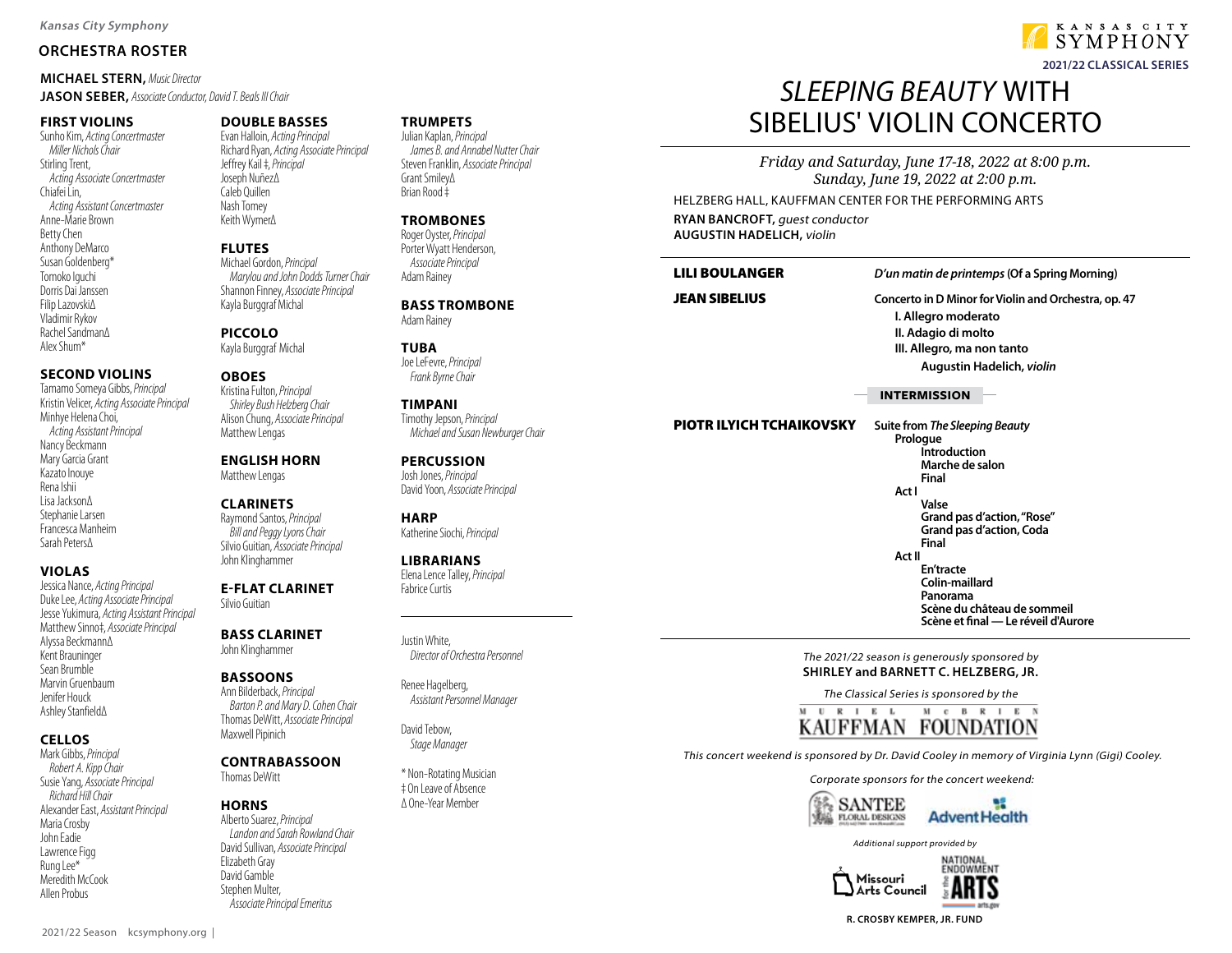## **PROGRAM NOTES**

## **LILI BOULANGER**

**D'un matin de printemps (Of a Spring Morning) (1917-18)**

## **6 minutes**

Piccolo, 2 flutes, 2 oboes, English horn, 2 clarinets, bass clarinet, 2 bassoons, 4 horns, 3 trumpets, 3 trombones, tuba, cymbals, snare drum, triangle, celeste and strings.

## **THE STORY**

In 1917, Lili Boulanger was already suffering from the debilitating illness that would end her life the next year at the young age of 24. Throughout the year, she worked on a pair of complementary pieces: the symphonic tone poem *D'un soir triste* (Of a Sad Evening) and the duet *D'un matin de printemps*. Toward the end of the composition process, she could no longer hold her pen to compose on her own, and had to dictate the music to her sister Nadia, the famous composition teacher. *D'un matin de printemps* was originally written as a duet for violin and piano, but went through multiple iterations, including a trio version for violin, cello and piano and another duet for flute and piano. In January 1918, she arranged it for full orchestra. It was to be her last work; she died on March 15. Each of the versions has its own idiosyncrasies; she never intended for one to be merely an arrangement of another, but wanted each to stand on its own.

Much of her work deals with themes of grief and loss, but *D'un matin de printemps* has a fresh, charming character, belying its creator's state. It shows the influence of Claude Debussy, the French impressionist composer, as well as Gabriel Fauré, who was not only one of Lili's teachers but also a close family friend. The orchestral version of the piece received its premiere almost exactly three years after her death, on March 13, 1921, at the Paris Conservatory.

## **THE MUSIC**

Like Debussy, Boulanger is strikingly colorful in her use of the woodwinds of the orchestra. A solo flute, in its breathy low range, introduces the theme against a tonally ambiguous background of strings and celeste. The melody is passed around the orchestra to different instruments. Multiple changes in harmony, time signature and mood display the ever-shifting nature of spring. Underneath the light surface, darker undercurrents can be heard, perhaps more indicative of the composer's battle with illness. Near the end of the piece, the strings lead several upward crescendos, with the violins restating the theme in a high register. A dramatic trumpet trill leads to a downward glissando on the harp and a strong last chord from the orchestra. *AJH*

*Program notes by Eric T. Williams (ETW) and AJ Harbison (AJH).*



- There is a profound sense of loss when considering the all-too-brief life of Lili Boulanger. The younger sister of renowned organist and teacher Nadia Boulanger (who taught some of the 20th century's most prominent composers), both benefitted from growing up in a Parisian musical family. Their father, Ernest Boulanger, was a composer who had won the Prix de Rome and their mother, Raïssa Mischetzky, was a noted singer. Lili's talent manifested early; composer and family friend Gabriel Fauré observed that she had perfect pitch when she was two years old. Unfortunately, her health was always precarious as she contended with Crohn's disease, suffering chronic and severe symptoms that eventually led to her death.
- As a very young child, Lili accompanied Nadia to classes at the Paris Conservatory, soaking up the heady musical environment. Tutored at home because of her frail health, her education was somewhat unconventional but broad; she could play four instruments and speak three languages. Despite the limitations caused by her physical infirmity, Lili advanced rapidly, eventually taking a composition class at the Conservatory.
- Nadia competed unsuccessfully for the prestigious Prix de Rome, only winning Second Prize in 1908 and not even making the final round in 1909. She foreswore additional attempts so Lili took up the gauntlet, preparing assiduously for the rigors of the competition. She entered the

## **LILI BOULANGER (1893-1918)**

**Known for: Faust et Hélène (1913) Pie Jesu (1918) D'un matin de printemps (1918)**

> contest in 1912 but ill health forced her to withdraw. Still, her compositions began to draw public attention and she enjoyed a degree of local renown.

- Fortunately, Lili's health was not a factor in the 1913 competition and her final round cantata, *Faust et Hélène*, revealed superb levels of imagination and craft. The Academie des Beaux-Artes voted overwhelmingly to award Lili the Grand Prize. The 19-year-old composer was the first woman to win the Grand Prize in the 115-year history of the competition and her victory caused a huge stir in Paris as well as the international press.
- Yet again, weakened health delayed Lili's departure for Rome as Grand Prize winner. Once there, she sought to take in the area's culture but the outbreak of World War I put all plans on hold and Lili returned to Paris where she and Nadia worked to help French musicians serving in the military. Lili returned to Rome but she suffered a severe relapse and went back to Paris with a dire diagnosis of only a year or two left to live.
- Despite the downward spiral of her health, Lili continued to compose but eventually she was unable even to write. She dictated her last composition, *Pie Jesu*, to Nadia on her deathbed as German artillery bombarded Paris. She died on March 15, 1918, at the age of 24. *ETW*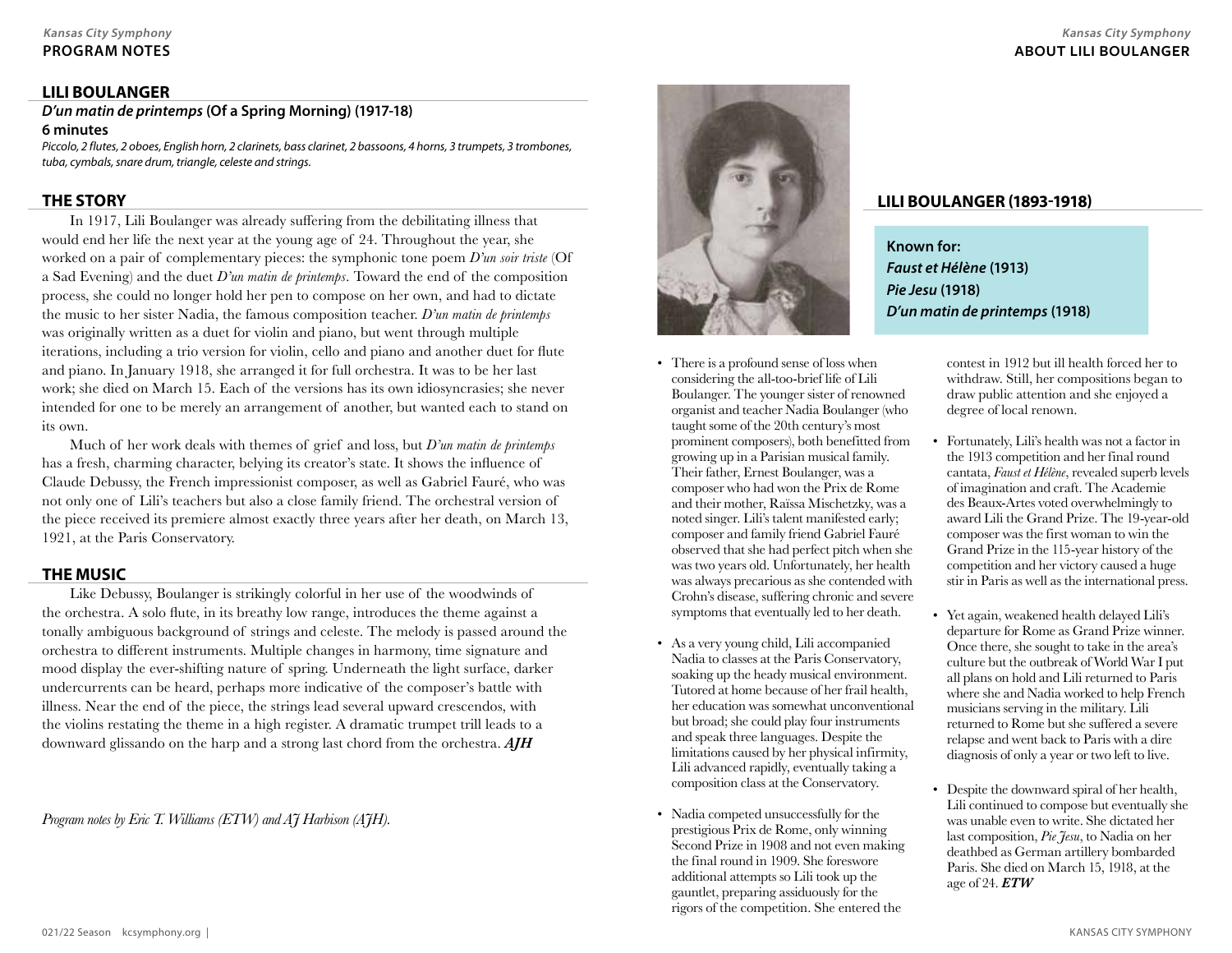## **JEAN SIBELIUS**

**Violin Concerto in D Minor, op. 47 (1904-05) 35 minutes**

Solo violin, 2 flutes, 2 oboes, 2 clarinets, 2 bassoons, 4 horns, 2 trumpets, 3 trombones, timpani and strings.

### **THE STORY**

Jean Sibelius' Violin Concerto, the only concerto he wrote for any instrument, had a rather turbulent beginning. The composer originally dedicated the piece to German violinist Willy Burmester, who planned to premiere it in Berlin. Sibelius, however, scheduled the premiere for a performance in Helsinki, and Burmester was not available to travel to Finland. Sibelius chose Victor Nováček instead, who was a noted violin teacher but had no reputation as a performer. The score was barely finished in time, and Nováček, who would have had trouble playing the fiendishly difficult solo part in the best of circumstances, had very little time to prepare. The premiere in February 1904 was a disaster.

Sibelius withdrew the concerto from its planned publication and made substantial revisions, shortening the piece and mitigating some of its most difficult challenges for the soloist. The premiere of the reworked piece was scheduled for October 1905 in Berlin. Burmester was again unavailable for the date, but Sibelius decided to go ahead with the performance anyway, with the solo part played by the orchestra's concertmaster. Burmester was deeply offended and swore he would never play the concerto. Sibelius eventually rededicated the piece to the Hungarian violin prodigy Ferenc von Vecsey (who was only 12 years old at the time). Despite the success of the Berlin performance and Vecsey's advocacy, the concerto was slow to gain acceptance. Jascha Heifetz made the first recording in 1935, and since that time it has become a staple in the instrument's concerto repertoire.

## **THE MUSIC**

Michael Steinberg wrote of the opening, "In no violin concerto is the soloist's first note — delicately dissonant and off the beat — more beautiful." The statement of the theme leads to virtuosic passages on the violin, and eventually the introduction of a second theme by forceful strings. The violin is silent during the orchestra's exposition of the second theme, but enters with a leap spanning the instrument's range to begin the cadenza, a virtuosic display for the soloist alone. Typically a cadenza is a showy diversion near the end of the first movement, but in Sibelius' concerto the cadenza serves as the development section and is integral to the movement's structure.

The second movement features a theme that is one of the most beautiful melodies Sibelius ever wrote. When the orchestra takes up the theme toward the end, the violin plays soft but very difficult embellishments and figurations above, below and around it.

The third movement is perhaps most famous for Donald Tovey's description of it as "a polonaise for polar bears." He meant it in the best way, though, adding, "I have not met with a more original, a more masterly, and a more exhilarating work than the Sibelius violin concerto." Violin pyrotechnics are in no short supply, with a fast, syncopated melody, blistering scales and arpeggios and plenty of double- and triple-stops (playing on two or three strings at once). The virtuosity becomes more and more frenzied (and more and more impressive) right up to the concerto's triumphant finish. *AJH*



- Few composers are as closely identified with their homeland as Finnish composer Jean Sibelius. Finland had long been subject to Swedish rule before being ceded to Russia in the 19th century. Thus, it should not be surprising that Sibelius grew up in a Swedish-speaking family and didn't learn Finnish until his later school years. It was at that point he discovered the *Kalevala*, the Finnish national epic, which would provide him with tremendous compositional inspiration over the years. At the age of 14, he began studying violin with a local bandmaster but subsequently entered the University of Helsinki to study law. Following a long tradition of composers abandoning legal studies in favor of music, Sibelius launched headlong into serious violin studies, spending two years in the cosmopolitan atmosphere of Berlin and Vienna. Influenced greatly by the music of Beethoven, Wagner, Richard Strauss and Bruckner, he returned to Finland in 1891 and began to enjoy success with early compositions. He reluctantly gave up his aspiration to be a concert violinist, having started his studies so late.
- In 1892, Sibelius and Aino Järnefelt married; the couple was together 65 years despite a number of relationship difficulties. They had six daughters, one of whom died from typhoid as a toddler. Despite his rising star, Sibelius did not lead a placid life, often going on alcoholic binges and spending beyond his means as he disappeared for days on end.

## **JEAN SIBELIUS (1865-1957)**

**Known for: Finlandia (1899) Symphony No. 2 (1901) Violin Concerto (1904)** 

- Teaching duties at the Helsinki Music Institute (now the Sibelius Academy) limited his time for composing so he welcomed a grant in 1898 that allowed him to focus on composition. His First Symphony premiered in 1899, its overt patriotic spirit stoking nationalist sentiment and making Sibelius a Finnish hero in the midst of Russian subjugation. Other works such as *Finlandia* and *The Swan of Tuonela* burnished his reputation among the Finnish people and began enhancing his status internationally.
- In 1904, the Sibeliuses built a new home near Lake Tuusula, north of Helsinki, which would be their refuge for the rest of their lives. Sibelius began facing a number of health concerns, including surgery for throat cancer. An increasingly pronounced hand tremor interfered with composition and a spate of headaches was also problematic. He became convinced of his early death but the scare also served to renew his musical endeavors and several major works resulted.
- By the 1920s, Sibelius was composing relatively little music; his Seventh Symphony (1924), incidental music for *The Tempest* (1925), and *Tapiola* (1926) essentially served as final bookends on his career. During the last 30 years of his life, he enjoyed the countryside and many visitors but wrote nothing of consequence. He struggled for years composing an eighth symphony but according to various sources, he burned the manuscript and all drafts. He settled in to enjoy a lengthy retirement, dying at the age of 91. *ETW*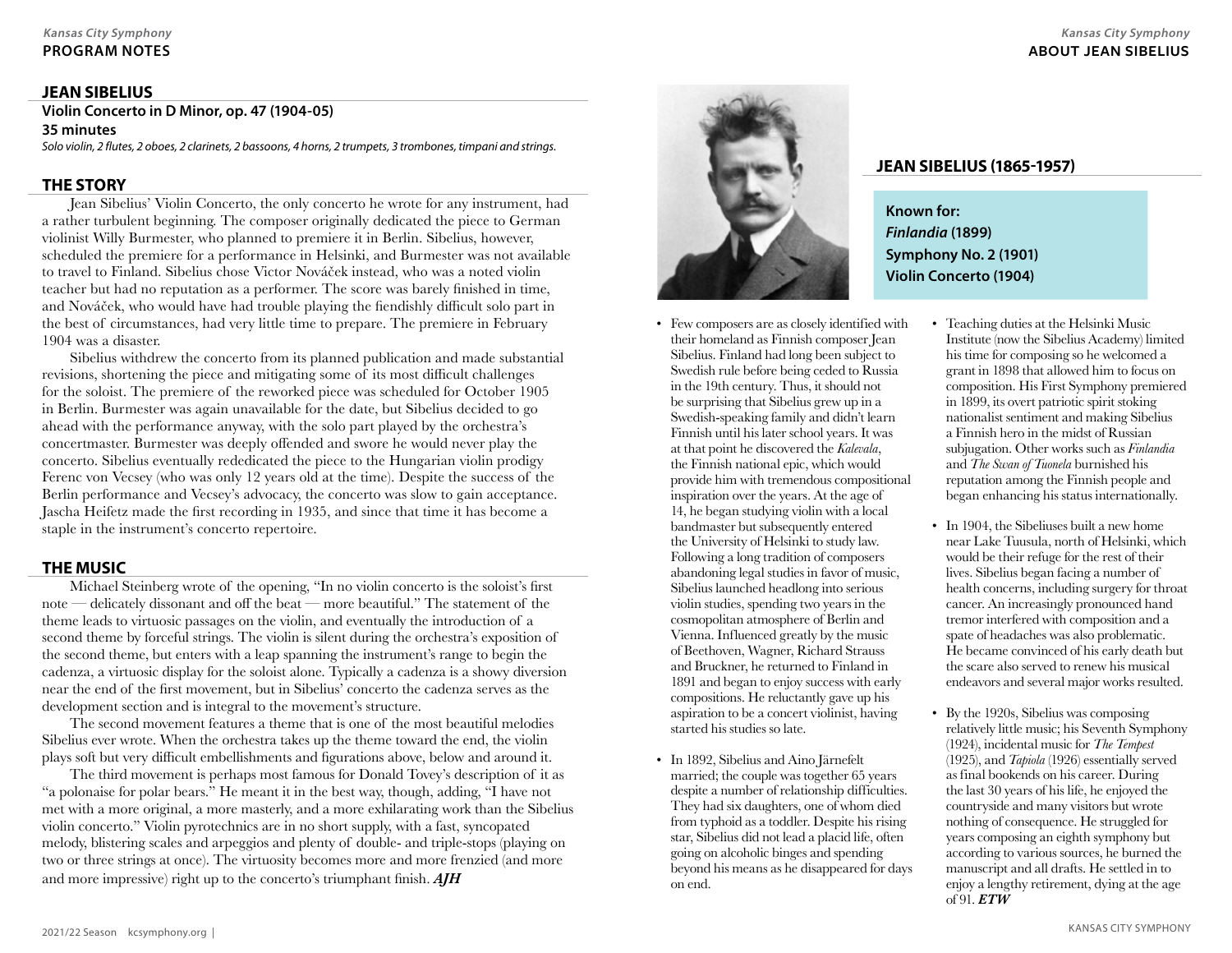

## **AUGUSTIN HADELICH, VIOLIN**

Augustin Hadelich is one of the great violinists of our time. From Bach to Brahms, from Bartók to Adès, he has mastered a wide-ranging and adventurous repertoire. Named Musical America's 2018 Instrumentalist of the Year, he is consistently cited worldwide for his phenomenal technique, soulful approach, and insightful interpretations.

Hadelich's 2020/21 season culminated in performances of the Brahms Violin Concerto with the San Francisco Symphony conducted by Esa-Pekka Salonen. Starting off the 2021/22 season was his debut with the Berlin Philharmonic, playing Prokofiev's Violin Concerto No. 2 with Gustavo

Gimeno on the podium. Shortly thereafter, he performed with the South Netherlands Symphony Orchestra the premiere of a new violin concerto written for him by Irish composer Donnacha Dennehy.

Augustin Hadelich has appeared with every major orchestra in North America, including the Boston Symphony, Chicago Symphony, Cleveland Orchestra, Los Angeles Philharmonic, New York Philharmonic, Philadelphia Orchestra and San Francisco Symphony. His worldwide presence has been rapidly rising, with recent appearances with the Bavarian Radio Orchestra/ Munich, Leipzig Gewandhaus Orchestra, Hamburg Elbphilharmonie, Royal Concertgebouw Orchestra, London Philharmonic, Danish National Symphony, Orquesta Nacional de España, Oslo Philharmonic, São Paulo Symphony, the radio orchestras of Finland, Frankfurt, Saarbrücken, Stuttgart, and Cologne, and the Academy of St. Martin in the Fields. Engagements in the Far East include the Hong Kong Philharmonic, Seoul Philharmonic, Singapore Symphony and NHK Symphony (Tokyo), plus a tour with the New Zealand Symphony Orchestra.

In recognition of his artistry, Hadelich won the 2016 Grammy ® Award for Best Classical Instrumental Solo for his recording of Henri Dutilleux's *L'arbre des songes* violin concerto with the Seattle Symphony under Ludovic Morlot. A Warner Classics Artist, his most recent release is a double CD of the six solo sonatas and partitas of Johann Sebastian Bach. Other recordings for Warner Classics include Paganini's 24 Caprices (2018); the Brahms and Ligeti violin concertos with the Norwegian Radio Orchestra under Miguel Harth-Bedoya (2019); and "Bohemian Tales," including the Dvořák Violin Concerto with the Bavarian Radio Orchestra conducted by Jakub Hrůša (2020).

Born in Italy, the son of German parents, Augustin Hadelich is now an American citizen. He holds an Artist Diploma from the Juilliard School, where he was a student of Joel Smirnoff. After winning the Gold Medal at the 2006 International Violin Competition of Indianapolis, concerto and recital appearances on many of the world's top stages quickly followed. He has recently been appointed to the violin faculty at Yale University.

Augustin Hadelich plays the 1744 *Leduc, ex-Szeryng* violin by Giuseppe Guarneri del Gesù, generously loaned by a patron through the Tarisio Trust.



## 52ND SYMPHONY DESIGNERS' SHOWHOUSE



## 1025 W. 53rd Terrace, Kansas City, MO 64112

A Kansas City tradition! Each year a landmark Kansas City residence is chosen as the Symphony Designers' Showhouse. Local designers work to transform each room of the house into a beautiful showplace for quests to tour. Proceeds benefit the Kansas City Symphony.

## **TOUR DATES**

## June 10-July 3, 2022

Tuesday, Wednesdays, **Fridays and Saturdays** 10 a.m.-5 p.m.

Thursdays 10 a.m.-8 p.m. Sundays 11 a.m.-5 p.m.

\$20 in advance . \$25 at the door

## Tickets on sale at ticket outlets and at showhouse.org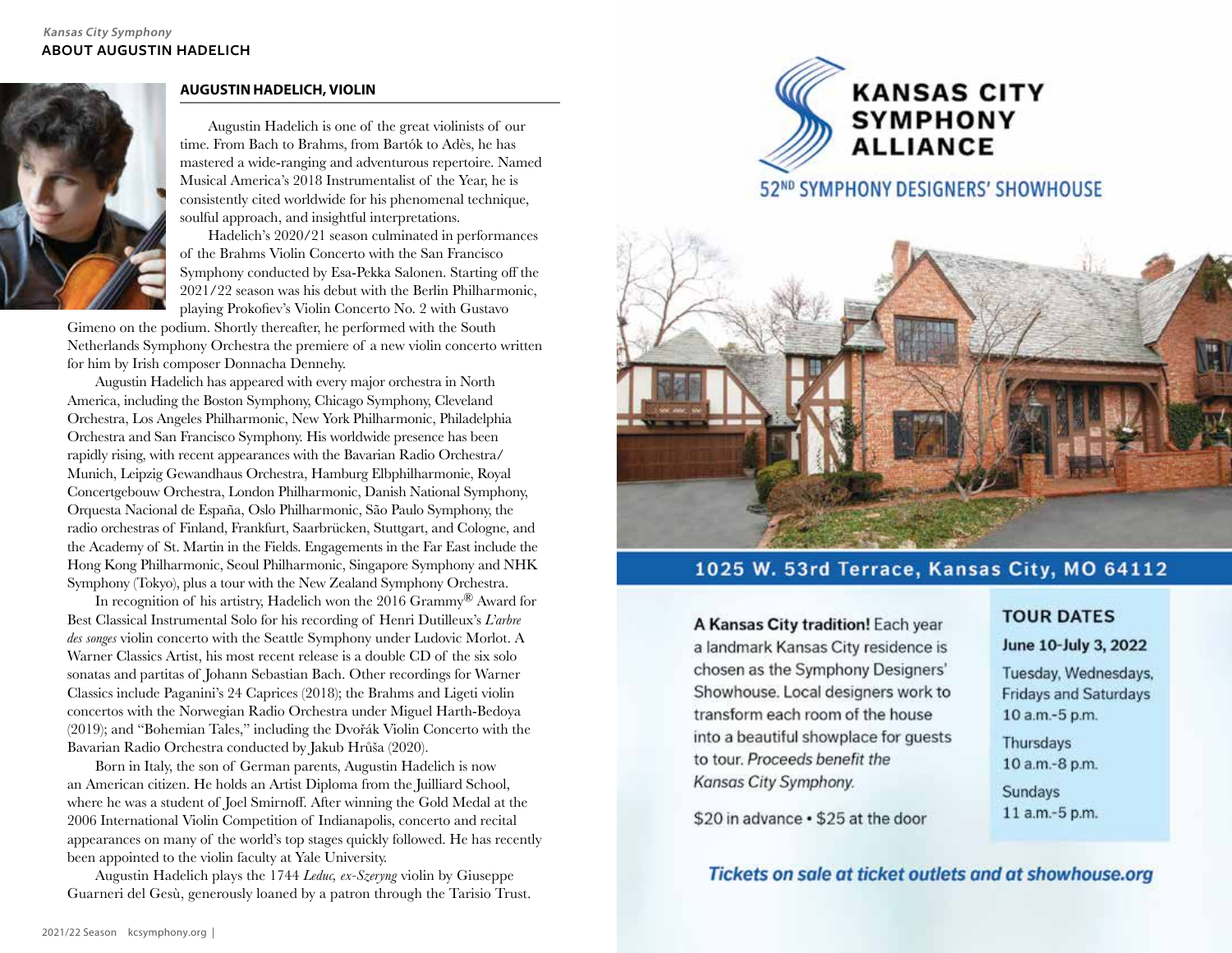## **PIOTR ILYICH TCHAIKOVSKY**

**Suite from The Sleeping Beauty (1889)**

#### **52 minutes**

Piccolo, 2 flutes, 2 oboes, English horn, 2 clarinets, 2 bassoons, 4 horns, 2 trumpets, 2 cornets, 3 trombones, tuba, timpani, bass drum, cymbals, glockenspiel, snare drum, tam-tam, tambourine, trianale, harp and strings.

## **THE STORY**

It had been 12 years since Tchaikovsky had composed a ballet — *Swan Lake* — before he returned to the genre with *The Sleeping Beauty*. Ivan Vsevolozhsky, the Director of Imperial Theatres for St. Petersburg, had been in contact with Tchaikovsky in 1885 about composing an opera and he suggested a ballet in 1886 but nothing happened until 1888 when he commissioned *The Sleeping Beauty* based on a fairy tale from a 1697 collection by Charles Perrault. Tchaikovsky was enthusiastic about the wildly fantastic scenario Vsevolozhsky had concocted which was an agglomeration of Perrault's tale, elements from a version by the Brothers Grimm, and a mixed assortment of characters from other stories, including Little Red Riding Hood, Cinderella and Tom Thumb.

Beginning in November 1888, Tchaikovsky met numerous times with choreographer Marius Petipa to go over detailed plans for the ballet. He was obsessed with the ballet and worked intensively in order to have the piece ready by the winter season. He estimated it took him "only about 40 days" to complete a rehearsal score, commenting "I admit that I love to work within a time limit, I love the excitement, the urgency. And this does not reflect at all on the quality of my works. *The Sleeping Beauty* may be the best of all my compositions, and yet I wrote it improbably quickly."

The premiere took place at the Imperial Mariinsky Theatre in St. Petersburg on January 15, 1890. The ballet was warmly received, in contrast to *Swan Lake*, and Tchaikovsky's thoughts turned almost immediately to excerpting a concert suite. He was uncertain what numbers to include but adamant about the musical integrity: "It is not necessary to change a single note. What goes for a symphony is the same for a ballet! Of course the Waltz will go in, but there are many other numbers suitable for concert performance." He deferred selection to his friend, conductor Alexander Siloti, but a suite was not published until 1899, six years after Tchaikovsky's death.

## **THE MUSIC**

With its seeming inexhaustible supply of beautiful melodies, Tchaikovsky's music for *The Sleeping Beauty* ballet clocks in at nearly four hours. The 1899 concert suite included only five numbers so Maestro Ryan Bancroft has crafted his own suite encompassing much of the ballet.

The Introduction is heroic and joyous, befitting a grand celebration for the christening of Princess Aurora and setting the stage for the music to come. Marche de salon depicts the entrance of King Florestan and his royal court with suitably regal sounds. The prologue's Final picks up the story with the arrival of Carabosse, the Fairy of Darkness, and her curse on Princess Aurora, diminished by the Lilac Fairy's intercession. Tchaikovsky compactly conveys the drama in music that mirrors the rapid unfolding of the tale.

The famous Waltz from Act I is brilliantly festive, much in keeping with a 16th birthday celebration for a princess. The spirited music glitters with youthful exuberance. The Grand pas d'action "Rose" or "Rose Adagio" is the music when the four suitors for Princess Aurora each hand her a rose and she dances with them to decide whom she wishes to marry. The dancing is recapped in a Grand pas d'action Coda with Aurora enchanting the assemblage. The Final of Act I vividly portrays Princess Aurora's collapse after pricking her finger on the spindle, fulfilling Carabosse's evil curse, but also the Lilac Fairy's loving intervention as all are placed in a deep sleep. Tchaikovsky evokes these contrasting moods effortlessly.

The En'tracte to Act II takes you on a royal hunt with Prince Desiré and his companions. It's a high-spirited adventure and while some are searching for game, others prefer playing games! Colin-maillard, perhaps better known as blind man's buff, amuses the party. In the Panorama, the Lilac Fairy leads Prince Desiré to the enchanted palace where Princess Aurora lies sleeping. They float along, gliding with the gentle music. In the Scène du château de sommeil, Prince Desiré arrives at the castle and sees everyone in a deep slumber; he dashes back and forth, confused. Faint echoes swirl around him and as he sees Princess Aurora, the Lilac Fairy encourages him to think what might awaken her. He kisses the sleeping beauty and in the Scène et final — Le réveil d'Aurore, she and everyone in the palace are restored as the curse is broken. *ETW*

## **THE SLEEPING BEAUTY SYNOPSIS**

## **PROLOGUE: THE CHRISTENING**

Once upon a time, a princess named Aurora is born. The king and queen arrange a grand celebration for her christening. At the celebration, the fairies of the kingdom each bestow their gifts on the princess but Carabosse, the Fairy of Darkness, had not been invited and she arrives in a blaze of fury at being omitted. Before the Lilac Fairy can bestow her gift, Carabosse issues a curse: Princess Aurora will prick her finger on a spindle and die. The Lilac Fairy cannot remove this curse but she places a counter spell: the princess will fall into a deep sleep instead of dying. After 100 years, she can be awakened by a kiss from a prince who truly loves her, breaking the spell. The enraged Carabosse disappears. The king thanks the Lilac Fairy and henceforth banishes all spindles and sharp objects from the kingdom.

## **ACT I: THE SPELL**

The kingdom is celebrating Princess Aurora's 16th birthday. The king and queen present four suitors to their daughter and each offers her a rose from their respective kingdoms. At the party's height, an old woman approaches the princess and presents a unique gift in a floral bouquet: a spindle. Aurora is delighted at the strange object and plays with it, pricking her finger. She collapses and the old woman triumphantly reveals herself as Carabosse, the Fairy of Darkness. She laughs wickedly and disappears. The Lilac Fairy returns and weaves her spell, putting all in a deep sleep as a forest magically covers the palace.

## **ACT II: THE VISION**

A century has passed. Prince Desiré is out hunting with his courtiers but he soon leaves the group, engrossed in his favorite book of fairy tales. He is melancholy, wishing for love but fearful that he will never find it. The Lilac Fairy suddenly appears and shows him an image of the sleeping Princess Aurora. The woodland nymphs call forth Aurora's spirit to dance for the prince. He is smitten and begs the Lilac Fairy to take him to the princess. She leads him to the hidden palace and the prince awakens Aurora with a kiss. They fall in love instantly and Aurora offers Desiré a rose. The spell is broken and the whole court awakens.

## **ACT III: THE WEDDING**

The wedding of Princess Aurora and Prince Desiré is a jubilant occasion. The king and queen emulate Louis XIV, the Sun King of France, by giving a stunning masked ball. Prince Desiré's companions attend, costumed as fairytale characters. The fairies bring Princess Aurora extravagant wedding gifts of gold, silver, sapphire, and diamond. The Lilac Fairy blesses the marriage to ensure that everyone will live happily ever after. *ETW*